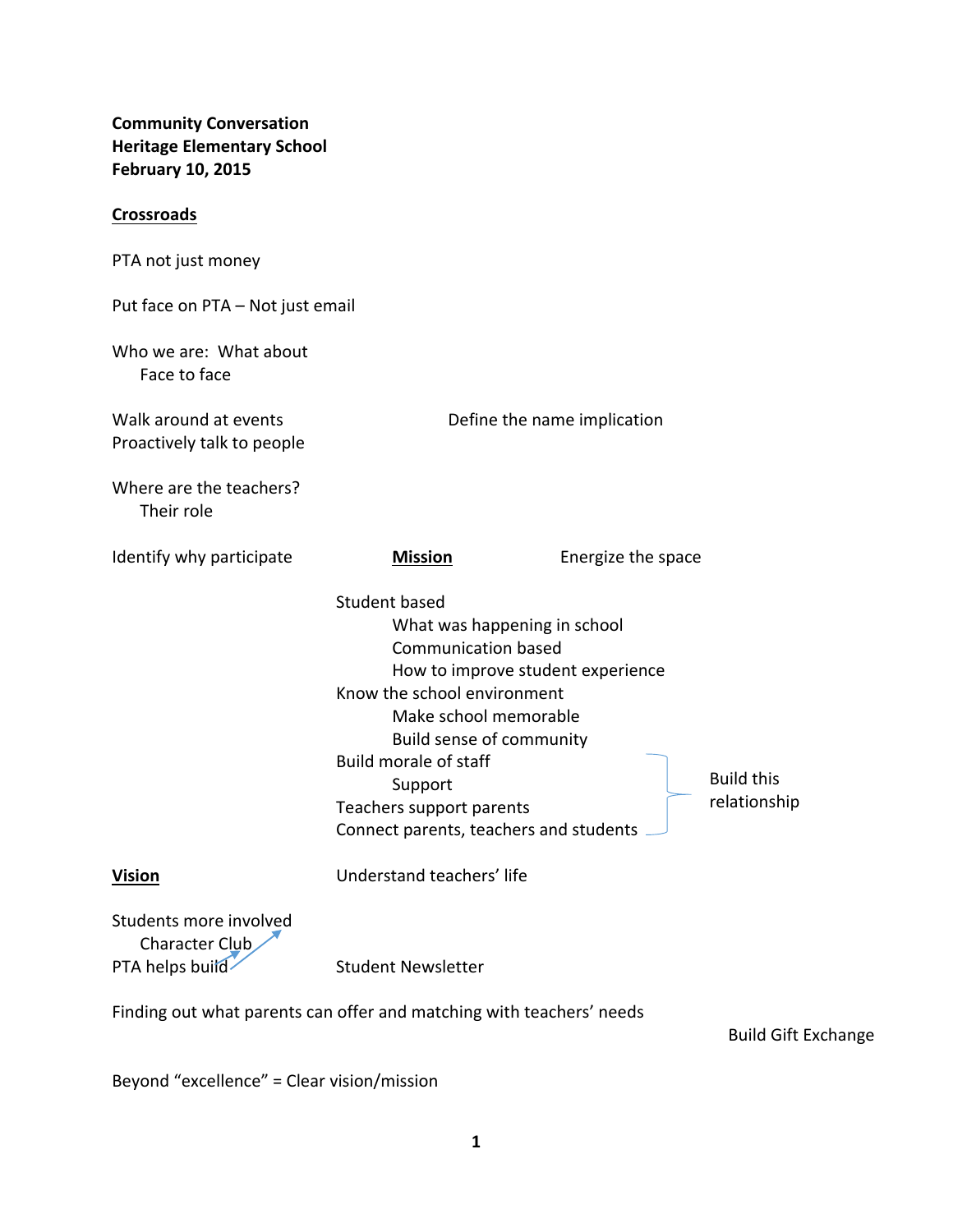Educate on need for involvement past second grade Perception of PTA = We all have a part PTA is community **-**for everyone Fewer titles, more subgroups Understand importance of involvement Teamwork I want that Dads involved Meaningful for them Beyond normal expectations Values all perspectives Allow evolution with people Do different things W R T L Teachers are swamped Evening meetings are tough PTA goes to teachers Reach out at curriculum night At enrollment throughout the year Personal outreach Examples of how to get involved Home/hours At school, what it entails Booklet/paper More personal calls Reach out to welcome  $\overline{a}$  Build connections Call from school **Parents staff** Connection before content 
Shadowing for PTA PTA = Success of whole child eg. Special needs = Void filler